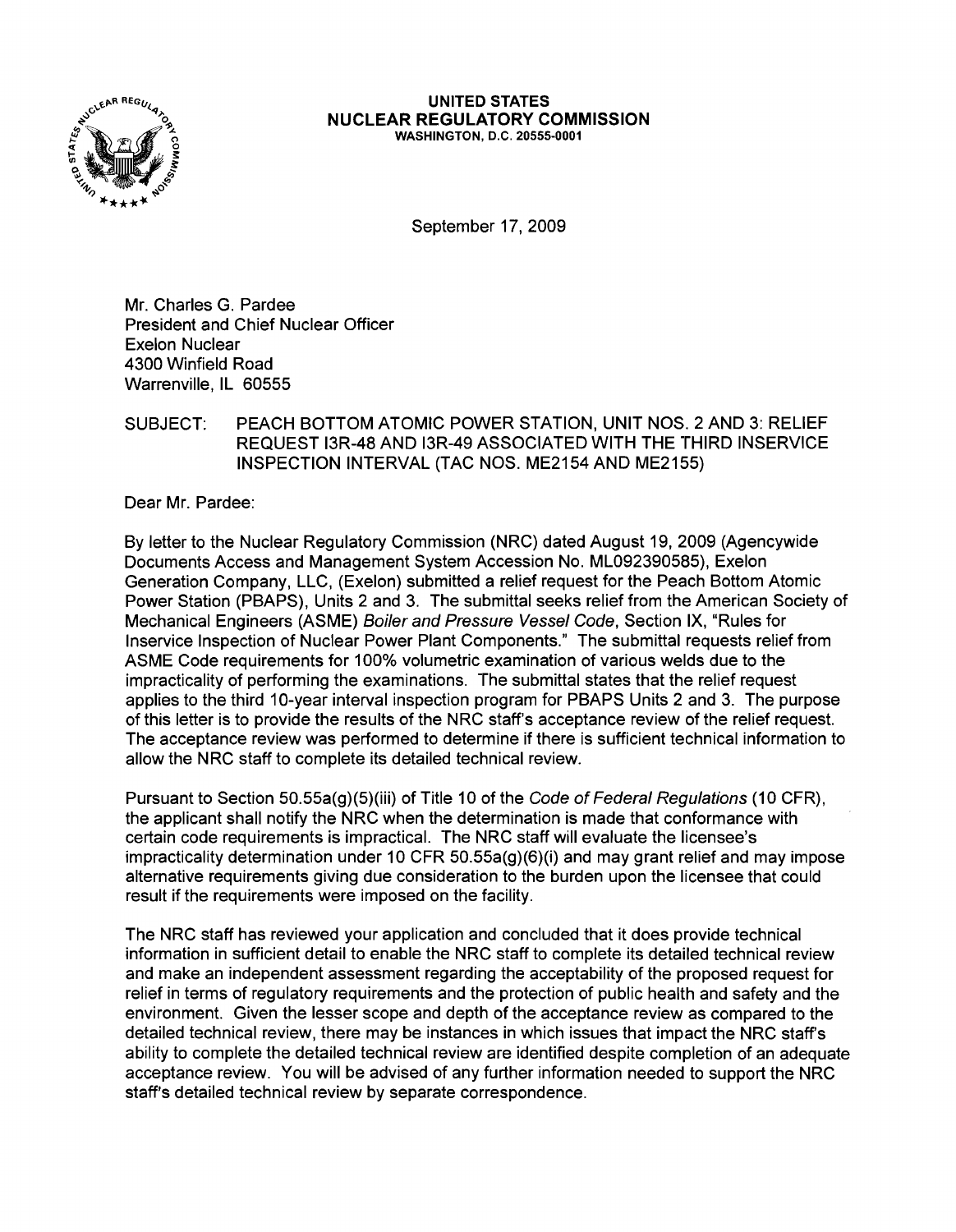$C.$  Pardee  $-2-$ 

If you have any questions, please contact John Hughey at (301) 415-3204.

Sincerely,<br>form  $\mathcal{D}$  //

John D. Hughey, Project Manager Plant Licensing Branch 1-2 Division of Operating Reactor Licensing Office of Nuclear Reactor Regulation

Docket Nos. 50-277 and 50-278

cc: Distribution via ListServ